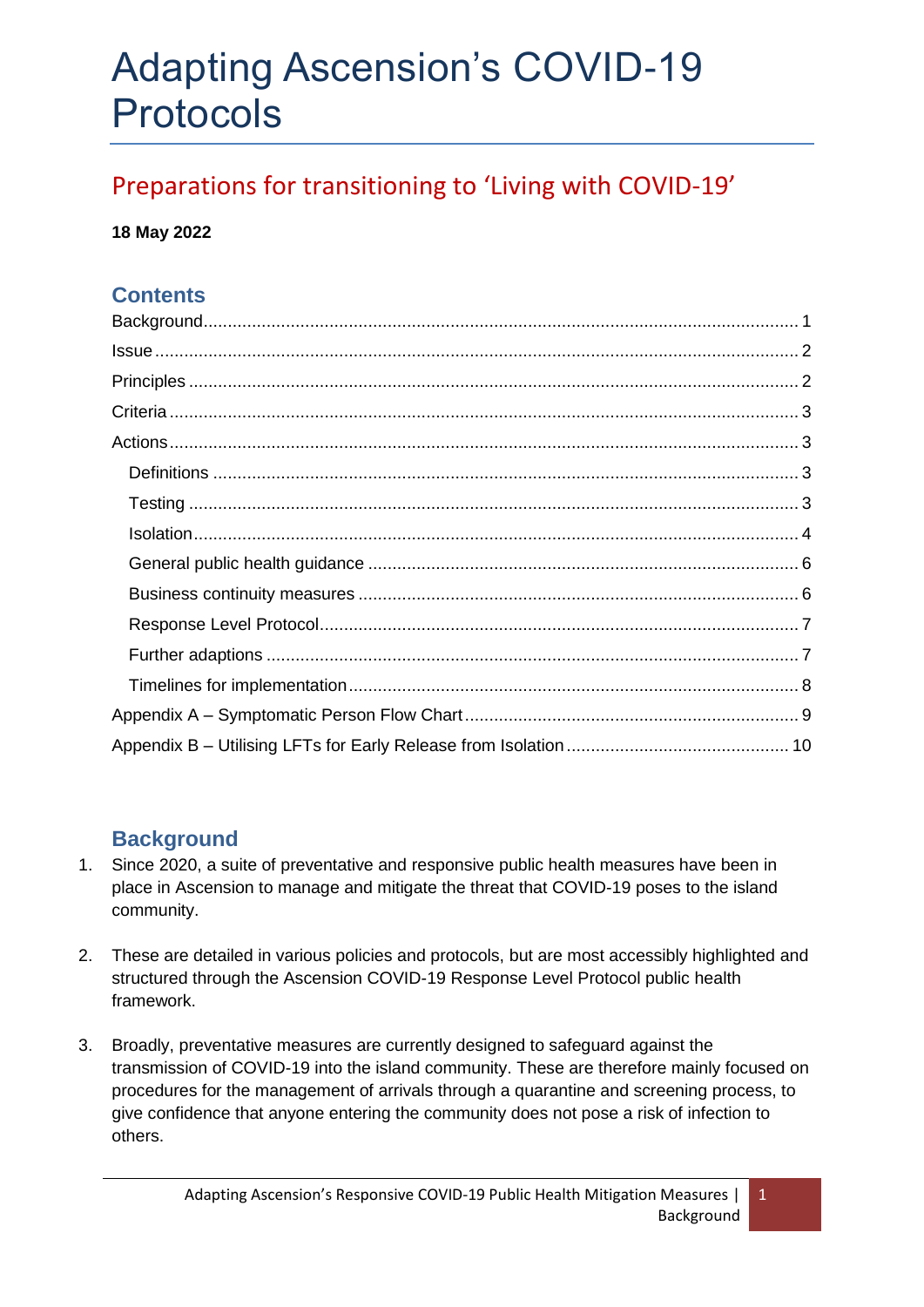4. However, responsive measures have also been put in place to ensure that were the preventative protocols to fail, authorities had the tools available to them to be able to get on top of an outbreak before it overwhelms the community. These include public health measures ranging from a comprehensive contact tracing program to targeted restrictions on particular activities.

### <span id="page-1-0"></span>**Issue**

- 5. Since February 2021, Ascension has been offering COVID-19 vaccinations to the local population. At present it is estimated that 82% of the population<sup>1</sup> are currently fully vaccinated<sup>2</sup>. This includes 97% of 5 – 17 year olds, who have been offered vaccination as part of two government programmes since November 2021.
- 6. As of January 2022, the Omicron variant has become the most widespread and dominant of all COVID-19 variants around the world (and importantly therefore also in Ascension's feeder territories). The Omicron variant is significantly less likely to cause severe illness and death in fully vaccinated persons when compared with previously dominant variants such as Alpha and Delta<sup>3</sup>.
- 7. COVID-19 specific therapeutic medicines have also recently become available, of which Ascension has secured a supply for use in exceptional cases, and since September 2020 Georgetown Hospital has had an industrial oxygen generating machine at its disposal as well as a number of smaller portable oxygen machines. Together, this greatly enhances Ascension's ability to effectively manage and treat more severe COVID-19 illness.
- 8. Taken in combination, these conditions have reduced the threat that COVID-19 poses on both an individual and community level, and provides an opportunity to drastically alter the approach taken to managing COVID-19 in Ascension.
- 9. Before being able to adapt the preventative measures currently in place however, it is essential that authorities and stakeholders adapt their responsive and mitigating protocols to better align with a shift in policy objective to stably managing COVID-19 within the community, as opposed to keeping it out entirely.

## <span id="page-1-1"></span>**Principles**

- 10. Assuming that AIGs revised mitigations are in place and identified criteria met, it is possible to adapt the responsive public health measures that are currently in effect. The key principles of adapted public health measures are that they should seek to:
	- A. Ensure resilience of critical services through effective business continuity.
	- B. Prevent the unmitigated and uncontrolled spread of the virus throughout the community by;
		- i. Identifying symptomatic positive cases and isolating them.
		- ii. Slowing the spread of virus through the community to ensure that crucial island functions can continue to operate.

<sup>1</sup> 1 Estimated from figures provided by employing organisations between 14 April and 26 April 2022

<sup>2</sup> As defined in AIGs Policy on the Isolation On Arrival of Persons Travelling from Affected Areas 3

[People with Omicron less likely hospitalised](https://www.imperial.ac.uk/news/234736/people-with-omicron-variant-less-likely/#:~:text=Largest%20study%20on%20severity&text=The%20Omicron%20variant%20has%20previously,and%20more%20than%2080%25%20globally.) compared to delta variant – 17 March 2022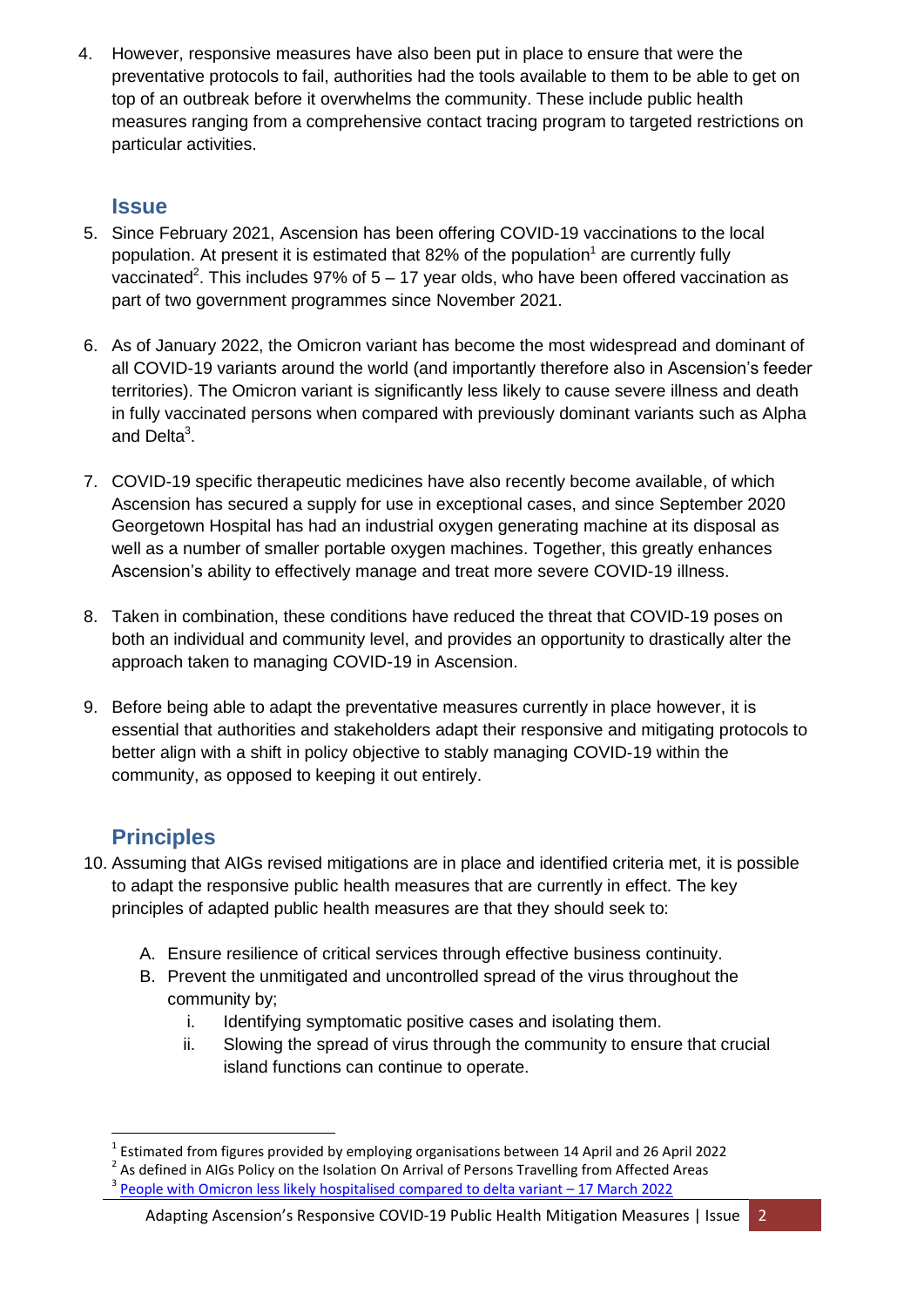- 11. Revised public health measures are not designed to:
	- C. Prevent people contracting COVID-19 entirely.
- 12. In order to do this, revised protocols will need to be put in place for the identification of potentially positive persons, the testing of those persons, and the isolation of those persons, with appropriate guidance for them and their close contacts.

## <span id="page-2-0"></span>**Criteria**

- 13. In order for revised responsive public health measures to be put in place, the following criteria must first be met:
	- A. Optimal vaccination of all eligible persons (including children aged five years and older).
	- B. Adequate available testing capacity and resilience.
	- C. On island availability of therapeutic pharmaceuticals.
	- D. Well-developed business continuity and resilience protocols for all critical island organisations and operations, including emergency and medical services.
	- E. Clear and consistent public communications and guidance.

## <span id="page-2-1"></span>**Actions**

- 14. A number of actions are proposed to adapt the responsive public health measures in place to align with this shift in principles.
- 15. When considering these actions it is important to note that measures will no longer be designed to suppress transmission entirely, but rather just slow transmission to ensure that the burden of illness within the community at any one time does not overwhelm critical island and organisational services.

#### <span id="page-2-2"></span>**Definitions**

- 16. **Household** Someone who shares a common living area (such as a house). This does not include persons who only share bathroom / toilet facilities or who only share outside spaces.
- 17. **Isolation**  A state or period of remaining apart from others, in order to prevent the transmission of COVID-19.
- 18. **LFT –** Lateral Flow Test.
- 19. **Positive result** A result returned from a test conducted by a healthcare worker (either at Georgetown Hospital, or at a medical clinic on the USAF base or RAF base).

#### <span id="page-2-3"></span>**Testing**

- 20. The testing approach will be shifted to target those that are known to pose a risk of infection to others. As such, whilst testing will be offered widely, testing will only be applied to persons that display symptoms consistent with COVID-19. This is because the risk of transmission is most pronounced in symptomatic persons. It is therefore reasonable to target testing at those who pose the greatest risk of significant onward transmission.
- 21. Anyone who develops symptoms consistent with COVID-19 will need to contact medical authorities and arrange to present themselves to Georgetown Hospital (or a base medical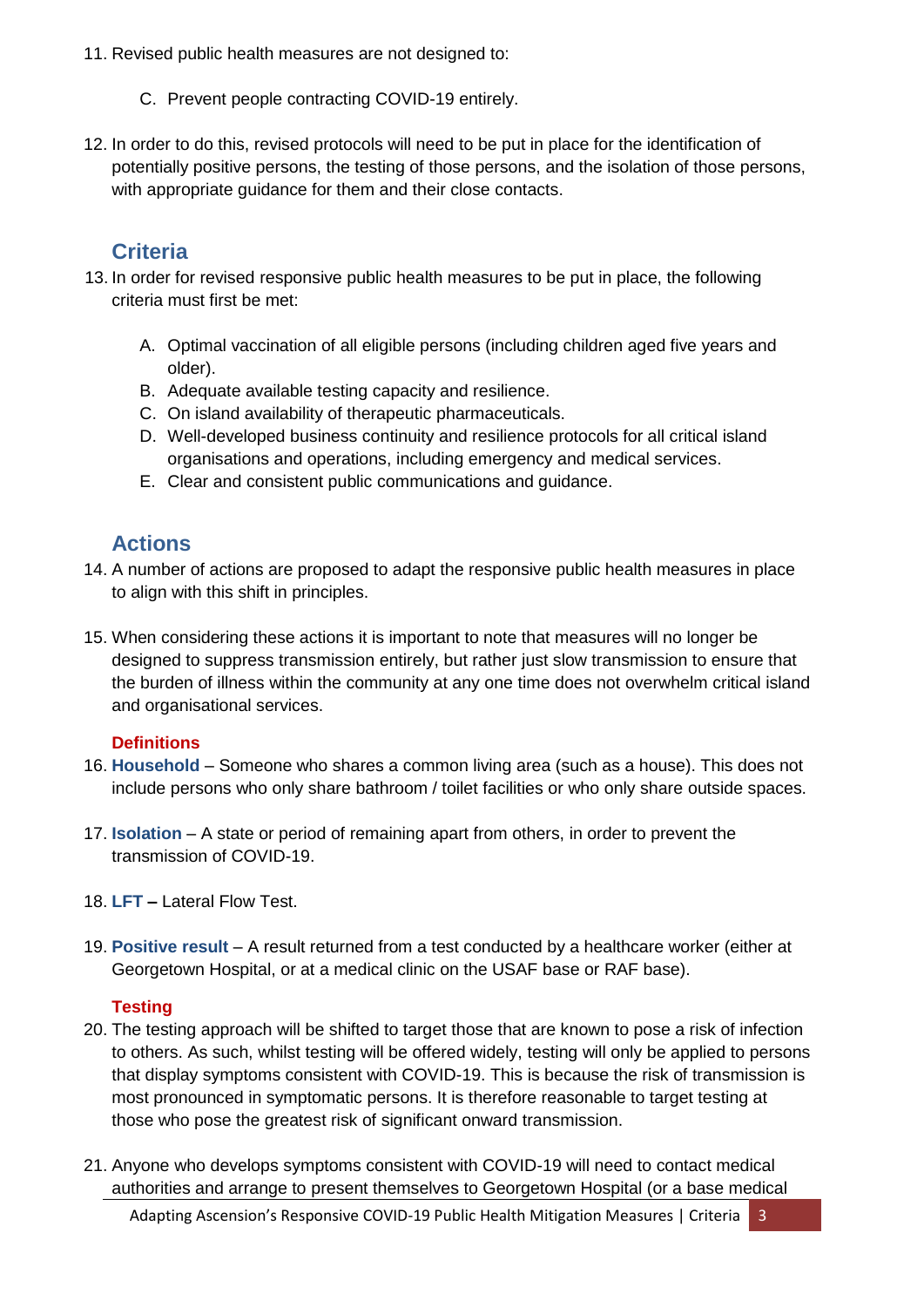clinic if their employment is related to either the USAF or RAF operations). Once there, a healthcare worker will test that person.

- 22. If the result of the test is positive, that person will be expected to isolate. They will be provided with a supply of LFTs for use in self-testing not earlier than the fifth day (96-120 hours) of isolation.
- 23. Those that share a household with a confirmed positive will be provided with a supply of LFTs and guidance on how to use these. They will be instructed to take an LFT every 48 hours, and if one returns a positive result will be advised to contact medical authorities and may be asked to present themselves to Georgetown Hospital (or a base medical clinic if their employment is related to either the USAF or RAF operations). If so, a healthcare worker will conduct a confirmatory test on that person.
- 24. If Employers wish to test staff daily, they will need to organise this themselves. If organisations do want to consider this, AIG would welcome forewarning of what framework they intend to use for this (e.g. only critical messing staff / ATC staff / operator staff / etc.) so that other organisations can consider how best to message this to their own staff.
- 25. If the result is negative, the individual will not be expected to isolate. However, as that person may be displaying some symptoms consistent with COVID-19 they will be provided with several masks, advised to observe basic public health measures (such as masking, distancing, etc.) and asked to monitor their own health for further signs of COVID-19 illness. If they remain symptomatic 48 hours later they will be instructed to contact medical authorities and arrange to present themselves to Georgetown Hospital (or a base medical clinic if their employment is related to either the USAF or RAF operations) to seek another test.

#### <span id="page-3-0"></span>**Isolation**

- 26. Any person that returns a positive result from a test conducted by a healthcare worker will be expected to isolate. Someone that tests positive from a test conducted by themselves (such as from a self-sourced test or from a test provided by their employer), will need to arrange for a follow-up test to be conducted by a healthcare worker as soon as is practical to confirm the infection.
- 27. Isolation should be for at least five days (120 hours), and ordinarily no longer than 10 days.
- 28. On the fifth day of isolation (counted as the period 96-120 hours following a confirmed positive test result), a person can begin self-testing using LFTs in line with the flowing criteria.
- 29. If they are not symptomatic on Day 5 they will be advised to take an LFT at home.
	- a. **Negative result** contact medical authorities and arrange to present themselves to Georgetown Hospital (or a base medical clinic if their employment is related to either the USAF or RAF operations) to seek a confirmatory test, to be conducted by a healthcare worker the following day (Day 6). If the confirmatory result is negative, they will be advised they can end isolation.
	- b. **Positive result** wait 48 hours (until Day 7) and retest using at home using an LFT.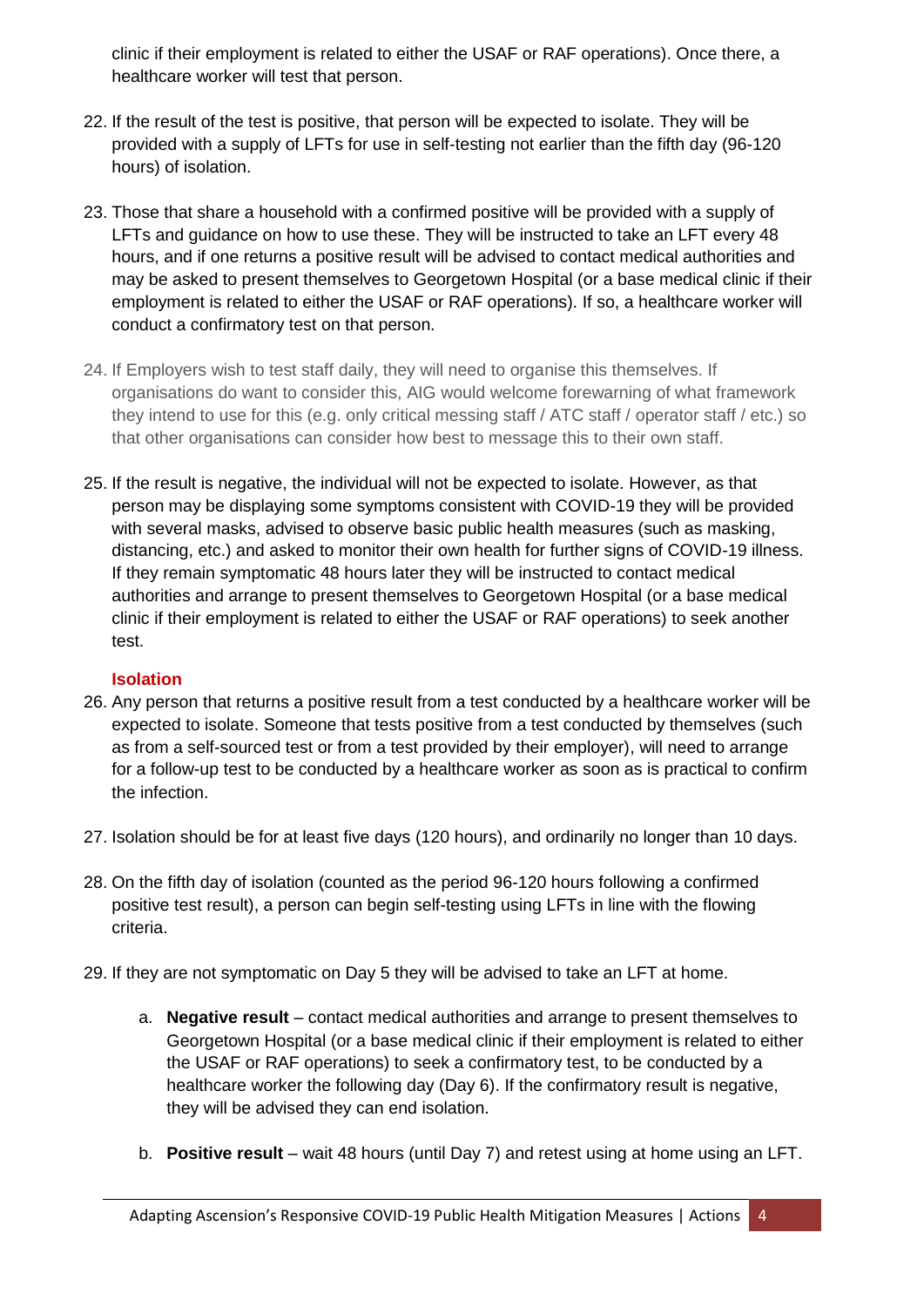- a) If that test (Day 7) provides a negative result they will be advised to contact medical authorities and arrange to present themselves to Georgetown Hospital (or a base medical clinic if their employment is related to either the USAF or RAF operations) to seek a confirmatory test, to be conducted by a healthcare worker the following day (Day 8).
- b) If a positive result is returned from either the home test on Day 7 or the test conducted by a healthcare worker on Day 8, the person will be advised to remain in isolation until Day 10.
- 30. If the person remains symptomatic beyond Day 5 they will be advised to consider whether or not testing is appropriate given they may still be infectious, and will be encouraged to only consider home testing when they are feeling otherwise well.
- 31. Further information on the evidential basis for this regimen is provided at Appendix A.
- 32. Any person who is no longer symptomatic on Day 10 will be advised that they can end their isolation. Advice provided by UKHSA indicates that even if a person tests positive by LFT or PCR on Day 10, if they are no longer symptomatic they are likely to pose little risk of infection to others. As such they can be confident in ending their isolation.
- 33. If a person is still symptomatic on Day 10, they will be advised to contact medical authorities to discuss their health, and may be advised to seek a test prior to ending isolation.
- 34. During isolation, persons will be instructed to monitor their own health, and inform their medical point of contact if their condition deteriorates. They will also be encouraged to check-in regularly with their employer.
- 35. Persons in isolation will be advised to ask for assistance from family and friends to help support them, such as with adequate supplies of food. They will also be advised to contact their employer for support where help from friends and family is not possible. As such, employers will need to ensure that they have made suitable preparations to enable these support functions for their staff.
- 36. If persons are fed by their employer through messing facilities, ordinary protocols may be adapted. This might include scheduling of meal times, implementation of separate or additional facilities, or reduced dining in.
- 37. If a positive person lives in a household with others, the other members of their household will not be expected to isolate if they have not provided a positive result from a COVID-19 test. However, they will be advised to follow guidance intended to reduce the risk of intrahousehold transmission, and will be directed to guidance regarding how they may want to reduce the risk of passing on an as yet unidentified infection to others in the community or their workplace. They may also be provided with home test kits and advised to self-test every 48 hours.
- 38. Whilst positive persons will be expected to isolate to help slow the spread of the virus in the community, there may be instances where despite being positive, they are otherwise well enough to work (much like if someone had a cold). If the number of staff that can deliver a critical task is extremely limited, firms may implement measures in a risk assessed work environment that would facilitate a positive (but otherwise well) critical member of staff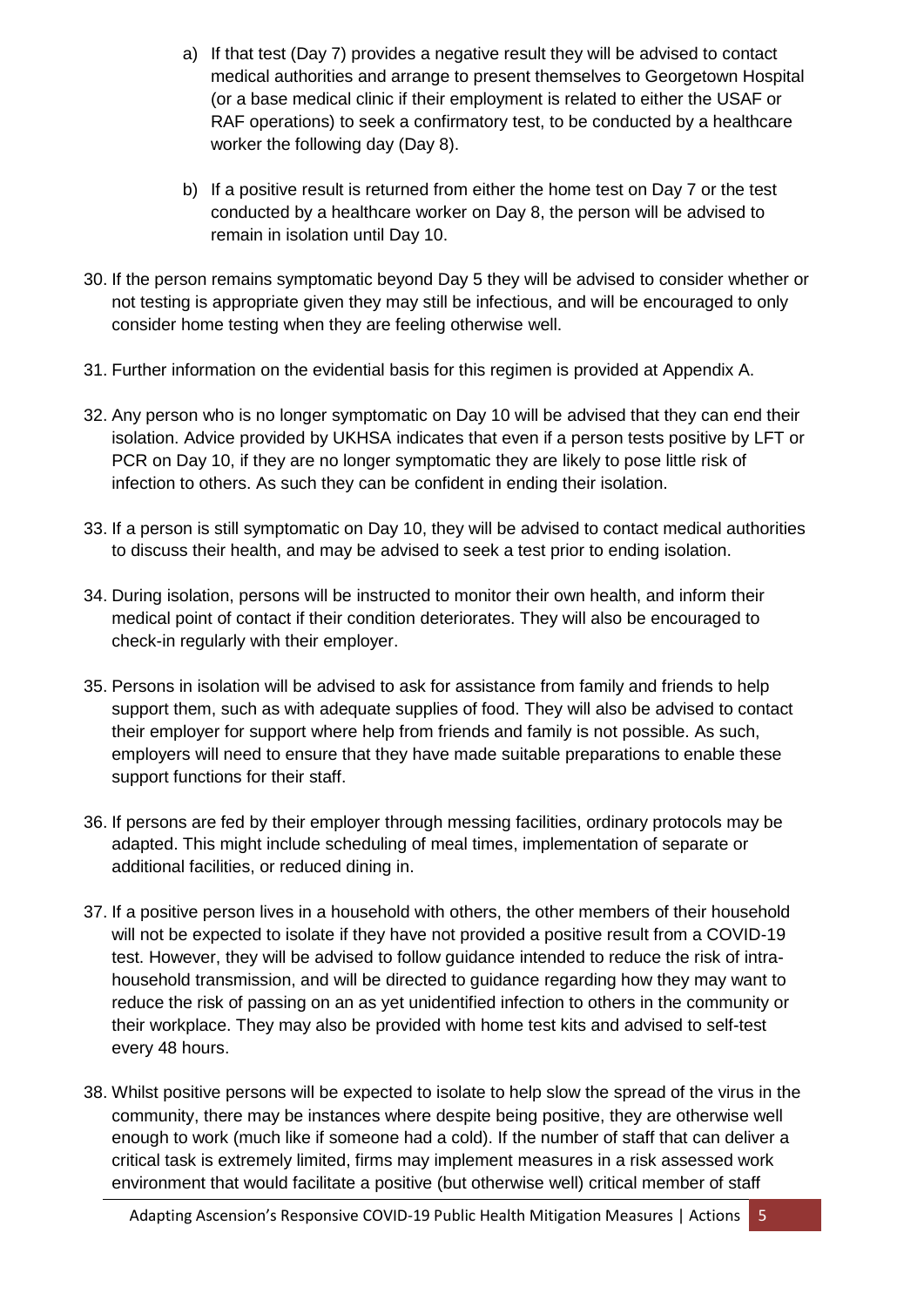attending the workplace to deliver that function. Firms will need to assure themselves that in doing so the positive person is kept separate from others to prevent further transmission. At all times other than being present in work to deliver that critical function, the positive person in question will be expected to isolate in line with isolation guidance.

#### <span id="page-5-0"></span>**General public health guidance**

- 39. There will be no legal enforcement of the wider public health measures described in this section, although firms and businesses may implement their own requirements for anyone entering their properties and / or work sites.
- 40. Guidance will however be issued advising the public to consider:
	- Regular hand washing.
	- Ensuring the observation of excellent cough hygiene.
	- Monitoring their own health for signs of potential infection and reporting this to medical authorities.
	- Masking indoors or in enclosed spaces.
	- Ventilating when indoors with others for prolonged periods.
	- Observing social distancing and / or avoiding large crowds where possible.
	- Observing reasonable transmission reduction measures where someone shares a household with a person that has returned a positive result.
	- Identifying friends and family that can act as a support network in case isolation is required.

#### <span id="page-5-1"></span>**Business continuity measures**

 $\overline{\phantom{a}}$ 

- 41. By having mitigations in place to prevent severe illness in individuals, the burden of illness on a personal level will be managed as effectively as it is currently possible to do. However, in accepting community transmission of COVID-19, there will nonetheless be a burden of illness at a community level that will need to be carefully managed.
- 42. Even though most vaccinated positive people who become symptomatic will only have a brief mild to moderate illness<sup>4</sup>, an uncontrolled wave of infections is likely to see significant and widespread infection concentrated within a three to six week period, with associated high-levels of absenteeism in workplaces. Given Ascension's unique nature as a working island, this has the potential to have a significant impact on the ability of organisations to deliver critical island and critical organisational tasks.
- 43. The public health measures identified are designed to flatten the wave of infection in order to mitigate the community-level impacts of this, but businesses will nevertheless need to take steps to ensure that their operations retain the ability to function effectively. Whilst it will not be possible to police people's behaviours outside of work, firms should seek to establish proportionate measures in the workplace to reduce transmission where possible. In this regard, the focus for employers should be "how do I protect my ability to operate my business" rather than "how do I avoid absolutely transmission from occurring in my workplace amongst my staff".
- 44. Where critical points of failure are likely to occur, such as with small teams delivering specialist tasks, firms will need to assess how it might be possible to manage the risk of

<sup>&</sup>lt;sup>4</sup> Comparative analysis of the risks of hospitalisation and death associated with SARS-CoV-2 omicron [\(B.1.1.529\) and delta \(B.1.617.2\) variants in England: a cohort study](https://www.thelancet.com/journals/lancet/article/PIIS0140-6736(22)00462-7/fulltext)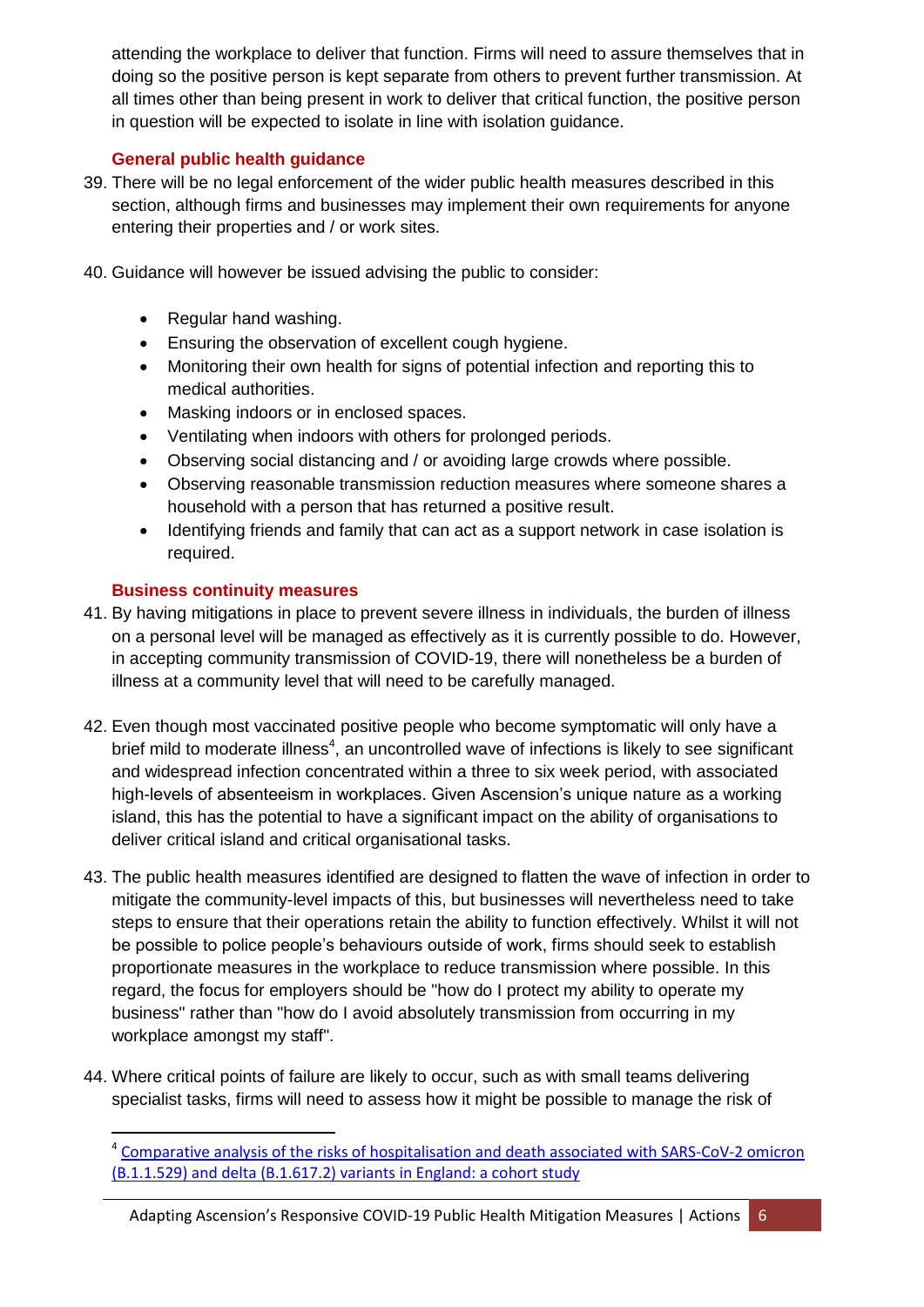transmission in the workplace between those individuals. This could include shift working, masking and physical distancing in the workplace, working from home, etc.

- 45. Where employers have employees with childcare responsibilities, they will need to make provision to accommodate that employee's childcare responsibilities in the event that their child is expected to isolate following a positive test (even if the employee themselves are not).
- 46. Given the inter-connected nature of Ascension, firms are encouraged to liaise with each other when developing organisation specific mitigation and business continuity measures. Whilst each firm will have business specific measures in place, doing so will help to ensure that all members of the community, regardless of the nature of their occupation or their employer, feel confident in the consistent measures in place across organisations.
- 47. Whilst only those that have a confirmed positive result will be expected to isolate, there is a risk that with established COVID-19 transmission within the community, some individuals will seek to avoid attending workplaces due to concerns about catching the virus. Ensuring organisations have well established and well communicated internal COVID-19 mitigation protocols will therefore also likely help to alleviate the potential for elective absenteeism from their staff. AIG will also develop public guidance and communication materials to compliment this.
- 48. Firms may also want to work with others to ensure that where possible, mutual support can be provided in case one or more has significant absenteeism due to COVID-19 illness and / or isolation.

#### <span id="page-6-0"></span>**Response Level Protocol**

- 49. With a shift in the policy objectives regarding the responsive public health measures to be observed during an outbreak, the Ascension COVID-19 Response Level Protocol will need to be reviewed and amended accordingly.
- 50. Until such time that the practical steps required to implement these changes have been made, most notably firms establishing sufficient business continuity plans and Georgetown Hospital bolstering testing capacity and capability, the Response Levels will remain in place.
- 51. Following this, the Response Levels will either be heavily adapted or removed at the point at which the preventative public health measures (i.e. quarantine of arrivals) are also adapted. If the quarantine of arrivals is entirely removed then it is likely that the Response Levels will be replaced with general guidance in line with that outlined above.

#### <span id="page-6-1"></span>**Further adaptions**

- 52. The adapted responsive protocols outlined here will be in place until authorities are confident that the transitory phase to a state where COVID-19 becomes endemic in the community has been effectively managed. This will likely be when a significant proportion of the population has been confirmed as having had a positive COVID-19 test result, and therefore the daily incidence rate of new cases detected has reduced to a level that no longer poses a significant risk to the continued operation and delivery of critical services.
- 53. When combined with vaccination, previous infection provides an even stronger defence against future infection and particularly severe COVID-19 illness and / or death. As such, it is expected that a sharp decline in the incidence of new infections will be observed once a sufficient number of people have been exposed to the virus. At this lower level of community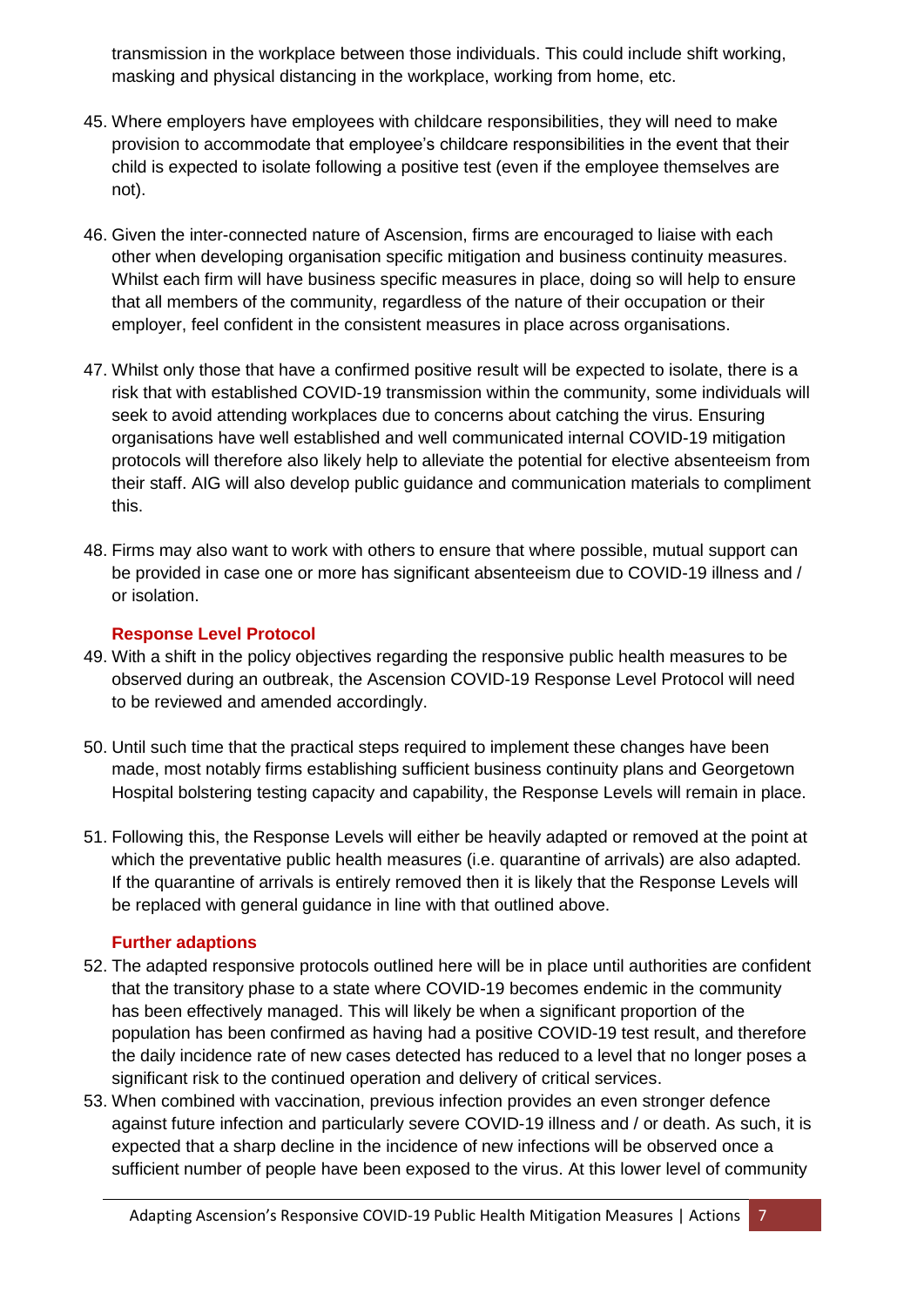transmission there will be less risk posed to the ability of organisations to deliver critical island and critical business functions. As this is the primary driver for the adaptions to the public health measures identified, it is reasonable to draw down these measures once the threat of this has passed.

54. In doing so, the public health strategy will shift focus to living with COVID-19 as an endemic illness within the community. Responsive measures will therefore be able to be reduced further and / or removed.

#### <span id="page-7-0"></span>**Timelines for implementation**

- 55. Once the conditions for implementing these reactive changes have been met, the preventative protocols currently in place can also be amended. This is because authorities can be confident that all parties are equipped to effectively manage the consequences of doing so.
- 56. However, bringing these changes in will have a number of impacts and as such it is critical that all affected parties are fully prepared to deal with these impacts head on.
- 57. In order to get to this stage, organisations will need time to prepare their business continuity procedures, and need time to procure stocks of appropriate workplace PPE for their workforce and workplaces. Georgetown Hospital also needs time to procure and take delivery of the testing stock required to effectively manage this new system.
- 58. Additionally, transition to these new procedures will necessitate a significant shift in the public mind set. This will require consistent and comprehensive messaging in the lead up to this, and time for the public to adapt to this before the changes are brought in.
- 59. Conversations with officials in St Helena indicate that the current expectation is that the COVID-19 management policies in place there are likely to remain as they are for the next three to four months. If Ascension adapts local protocols prior to St Helena, it can be assumed that St Helena will remove the ability for travellers from Ascension to forgo the requirement to quarantine on arrival at St Helena. Nearly 120 travellers are due to depart Ascension on the Airlink services in July, many of which have already scheduled travel to St Helena on the premise that they will not have to quarantine on arrival.
- 60. As COVID-19 still poses a significant risk to the health of unvaccinated persons, consideration will also need to be given to whether new rules are introduced for unvaccinated persons, notably to prevent or limit their entry to Ascension. Given vaccines are freely available to all those eligible to receive them, such persons are disproportionately at risk of requiring significant medical intervention, and therefore utilising the limited resources available to the island. It is therefore reasonable to consider steps to prevent this from occurring at the point at which preventative measures currently in place are adapted.
- 61. Noting these considerations, and assuming the conditions for adapting the responsive protocols are met, it is proposed that adaptions to the preventative measures currently in place be considered for implementation by 01 August 2022.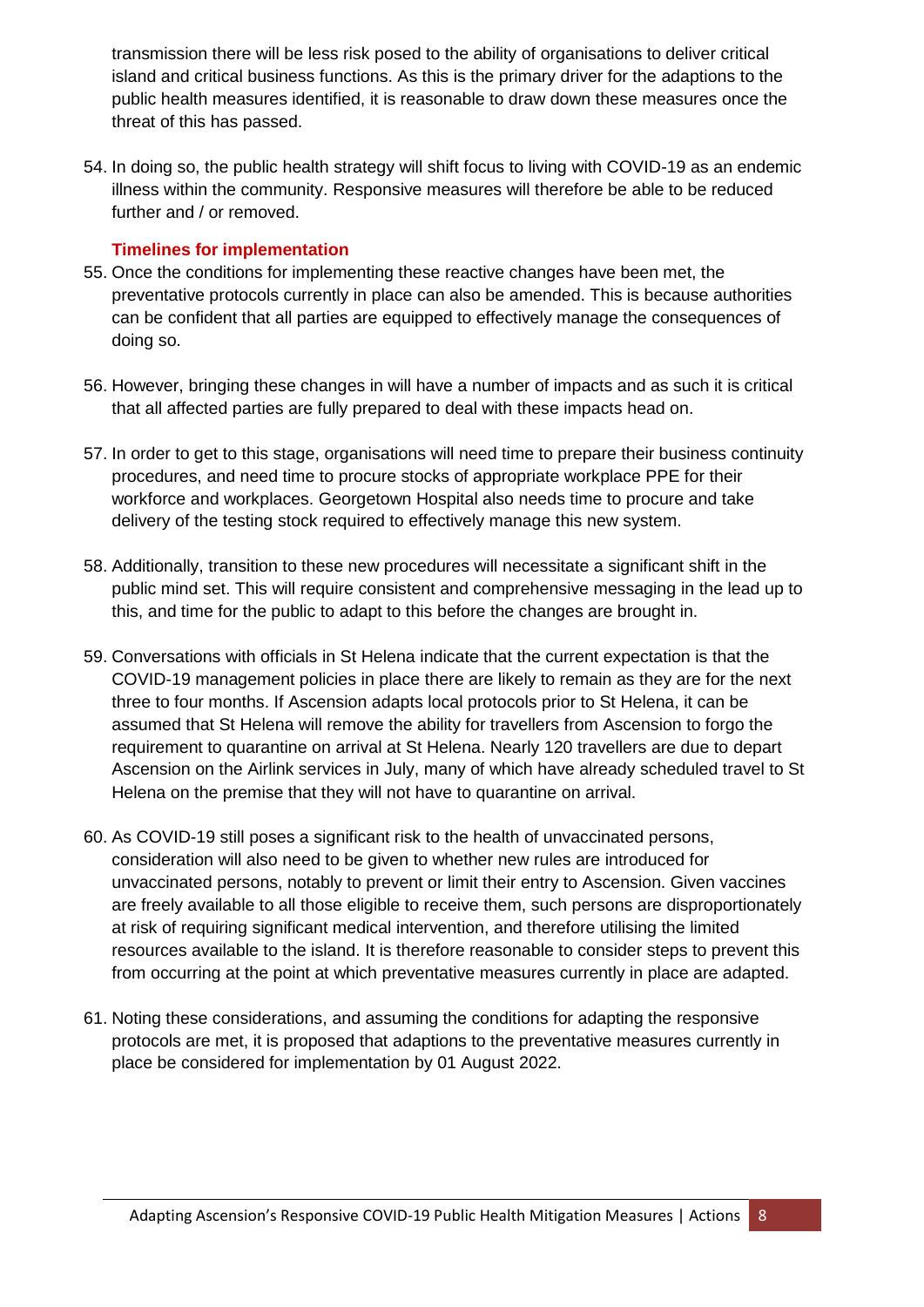## <span id="page-8-0"></span>**Appendix A – Symptomatic Person Flow Chart**



Adapting Ascension's Responsive COVID-19 Public Health Mitigation Measures | Actions 9